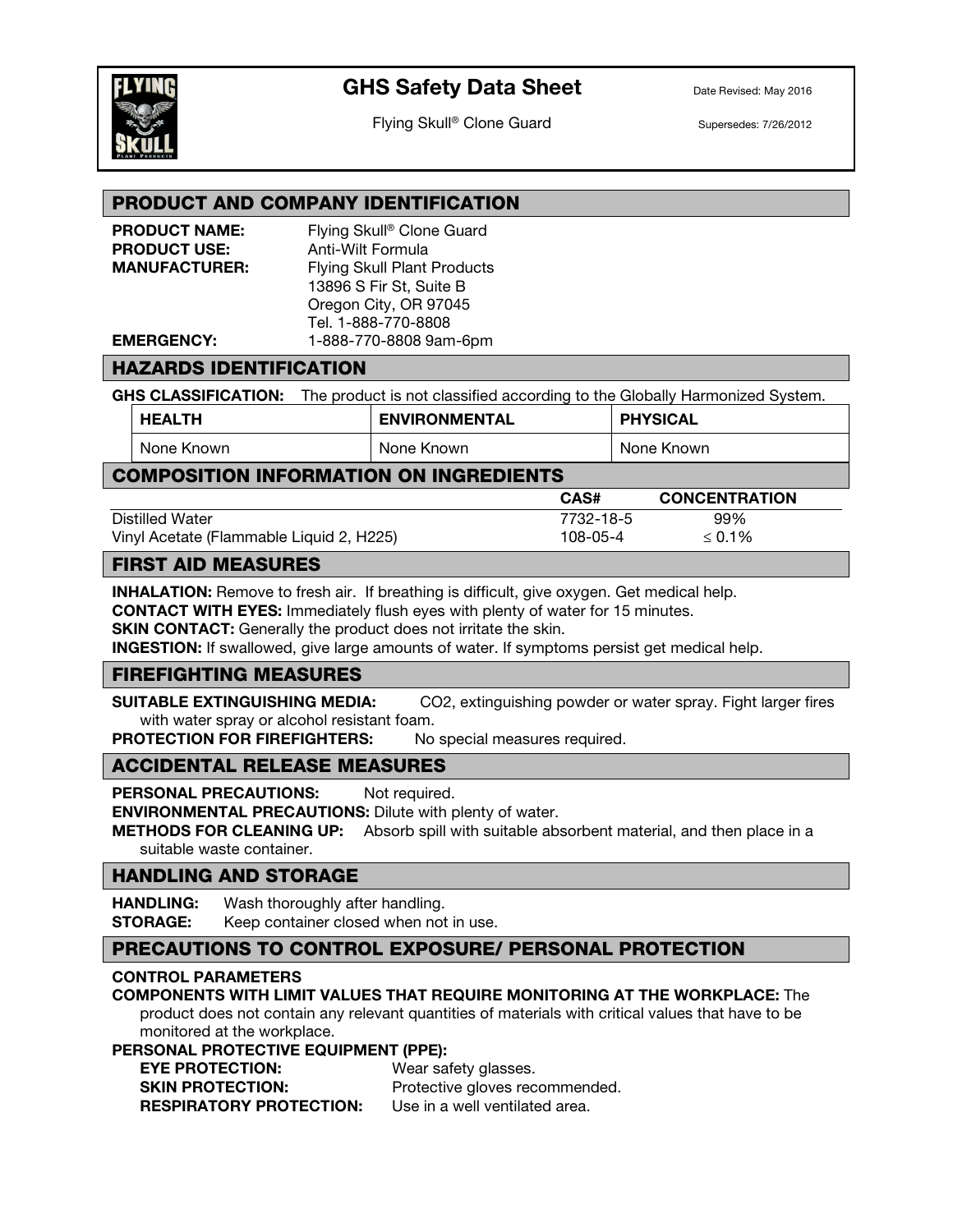

# GHS Safety Data Sheet Date Revised: May 2016

Flying Skull<sup>®</sup> Clone Guard Supersedes: 7/26/2012

## PHYSICAL AND CHEMICAL PROPERTIES

| <b>APPEARANCE:</b>                                    | Opaque Liquid                |                                               |
|-------------------------------------------------------|------------------------------|-----------------------------------------------|
| <b>ODOR:</b>                                          | Mild                         |                                               |
| PH:                                                   | 7                            |                                               |
| <b>MELTING/FREEZING POINT:</b> Do not allow to freeze |                              |                                               |
| <b>MELTING POINT:</b>                                 | Not determined               |                                               |
| <b>BOILING POINT:</b>                                 | 100°C (212°F)                |                                               |
| <b>FLASH POINT:</b>                                   | Not applicable               |                                               |
| <b>FLAMMABILITY:</b>                                  | Not applicable               |                                               |
| <b>DECOMPOSITION TEMPERATURE:</b>                     |                              | Not determined                                |
| <b>AUTO IGNITING:</b>                                 | Product is not self-igniting |                                               |
| <b>DANGER OF EXPLOSION:</b>                           |                              | Product does not present an explosion hazard. |
| <b>VAPOR PRESSURE:</b>                                | 23 hPa (17 mm Hg)            |                                               |
| <b>DENSITY:</b>                                       | 1 $g/cm^3$ (8.345 lbs/gal)   |                                               |
| <b>SOLUBILITY:</b>                                    | Fully soluble in water       |                                               |
| <b>ORGANIC SOLVENTS:</b>                              | $0.0\%$                      |                                               |
| WATER:                                                | 99.0%                        |                                               |
| <b>VOC CONTENT:</b>                                   | 1.0%                         |                                               |

## STABILITY AND REACTIVITY

REACTIVITY: No further relevant information available. STABILITY: Stable

HAZARDOUS DECOMPOSITION PRODUCTS: None under normal conditions.

## TOXICOLOGICAL INFORMATION

LIKELY ROUTES OF EXPOSURE: Inhalation, Eye and Skin Contact

ACUTE SYMPTOMS AND EFFECTS: INHALATION: None known EYE CONTACT: None known **SKIN CONTACT:** None known CHRONIC (LONG-TERM) EFFECTS: None CARCINOGENIC CATEGORIES

IARC (INTERNATIONAL AGENCY FOR RESEARCH ON CANCER: 108-05-4 Vinyl Acetate 2B NTP (NATIONAL TOXICOLOGY PROGRAM: None of the ingredients is listed.

## ECOLOGICAL INFORMATION

ECO TOXICITY: Generally not hazardous for water DEGRADABILITY: Generally not hazardous for water BIOACCUMULATION: Generally not hazardous for water

#### WASTE DISPOSAL CONSIDERATION

WASTE TREATMENT RECOMMENDATIONS: Smaller quantities can be disposed of with household waste.

UNCLEANED PACKAGINGS:

RECOMMENDATIONS: Disposal must be made according to official regulations. RECOMMENDED CLEANSING AGENT: Water, if necessary with cleansing agents.

#### TRANSPORT INFORMATION

Non-Regulated material